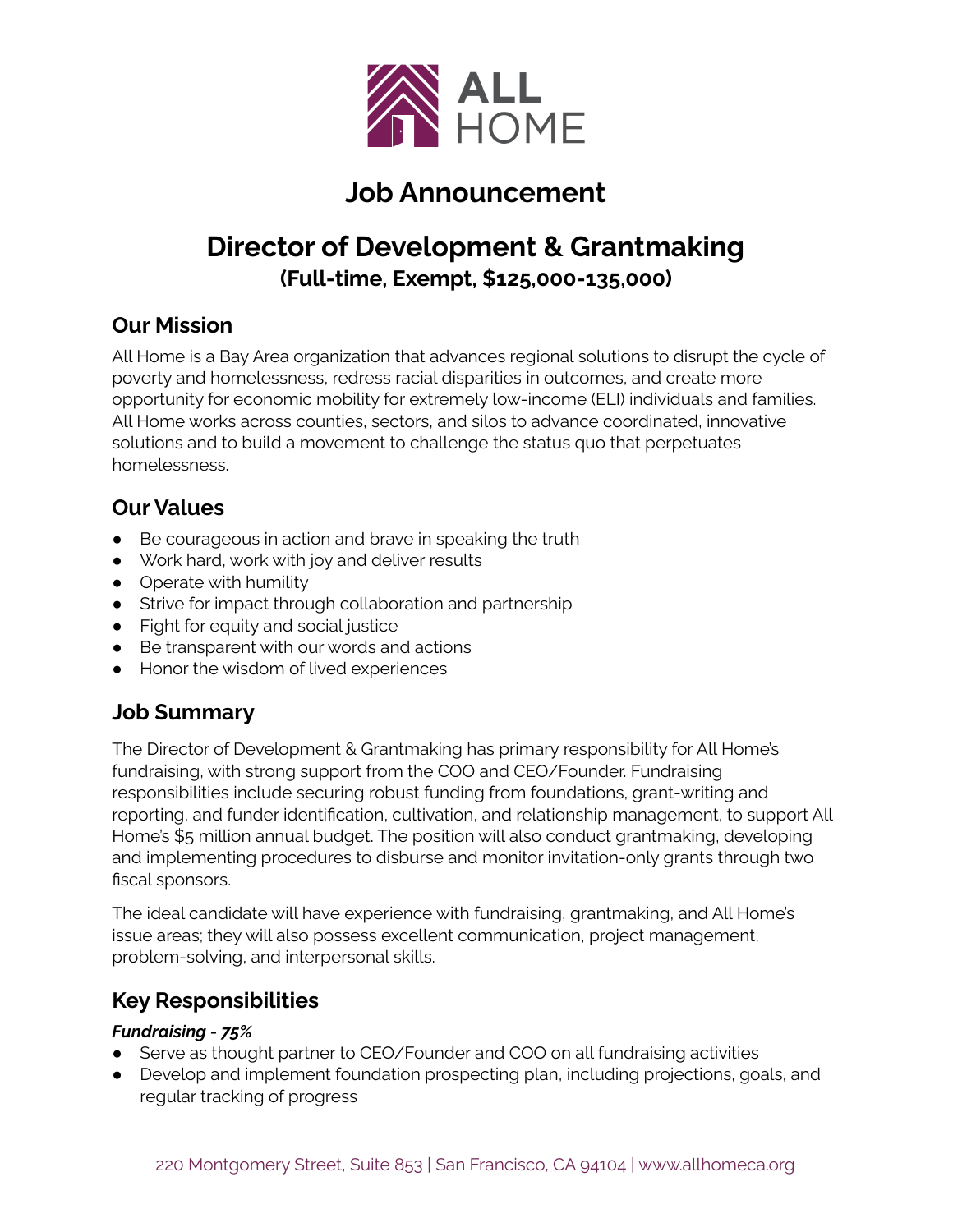- Maintain robust and steady funder pipeline: identify potential funders, work with staff and Advisory Board to identify connections, research and qualify prospects, work towards solicitation of funding, submit proposals, and ensure ongoing stewardship
- Act as lead writer on all grant proposals, letters of inquiry, and reports for funders
- Support development of proposal budgets and financial reports, with guidance by COO
- Review grant award letters/agreements to track requirements and ensure compliance, and ensure relevant proposals, budgets, and reports are provided to fiscal sponsor
- Track programmatic goals, objectives, and activities against deliverables for institutional funders, helping leadership and staff understand and monitor progress
- Ensure reports are submitted in a timely fashion: track deadlines and requirements, work with relevant staff to collect materials, draft and review narratives
- Plan and implement communications strategy for current and key prospective funders, drawing information from relevant staff and providing regular updates
- Propose, establish and maintain a cloud-based system to track grants and funder contacts and use the system to plan grant-seeking, reporting, and communications
- Develop major donor giving, including meeting with prospects/donors to cultivate and solicit support, and assess potential to launch a more significant major donor campaign

#### *Grantmaking - 25%*

- Administer grantmaking for homelessness prevention, implementation of Regional Action Plan, and other All Home priorities, at the direction of executive staff
- Implement an evolving grantmaking process; propose improvements to make it systematic and responsive to staff, funders, and recipients and to ensure grantmaking is in keeping with funders' goals
- Support preparation of grant recommendations, in partnership with applicants and relevant staff, for presentation to Advisory Board and Community Advisory Council
- Review grant recommendations for compliance with All Home's grantmaking process and fiscal sponsors' requirements
- Work with fiscal sponsors to prepare grant award documents for distribution by fiscal sponsor, ensuring accuracy of terms and conditions
- Develop and implement reporting requirements and processes in collaboration with relevant staff, conducting preliminary review of grant reports for compliance
- Instruct grantees on grant conditions, reporting requirements, and schedules
- Track, file, and make available relevant grant and grantee information on shared drive, to ensure data integrity and coordination among relevant staff
- Support reporting for funders, Advisory Board, and other partners
- Serve as administrative contact for grantees

#### **Qualifications**

- Bachelor's degree in a related field preferred, or equivalent on-the-job experience
- Minimum of 5 years of relevant experience, including fundraising, grantmaking, and/or issue advocacy on All Home's core issues
- Minimum of 3 years of fundraising experience, including managing a grant portfolio and writing grant proposals, preferably in an issue-driven advocacy setting
- Familiarity with policies, stakeholders, and processes related to homelessness, housing, economic development, and/or anti-poverty issues, preferably in the Bay Area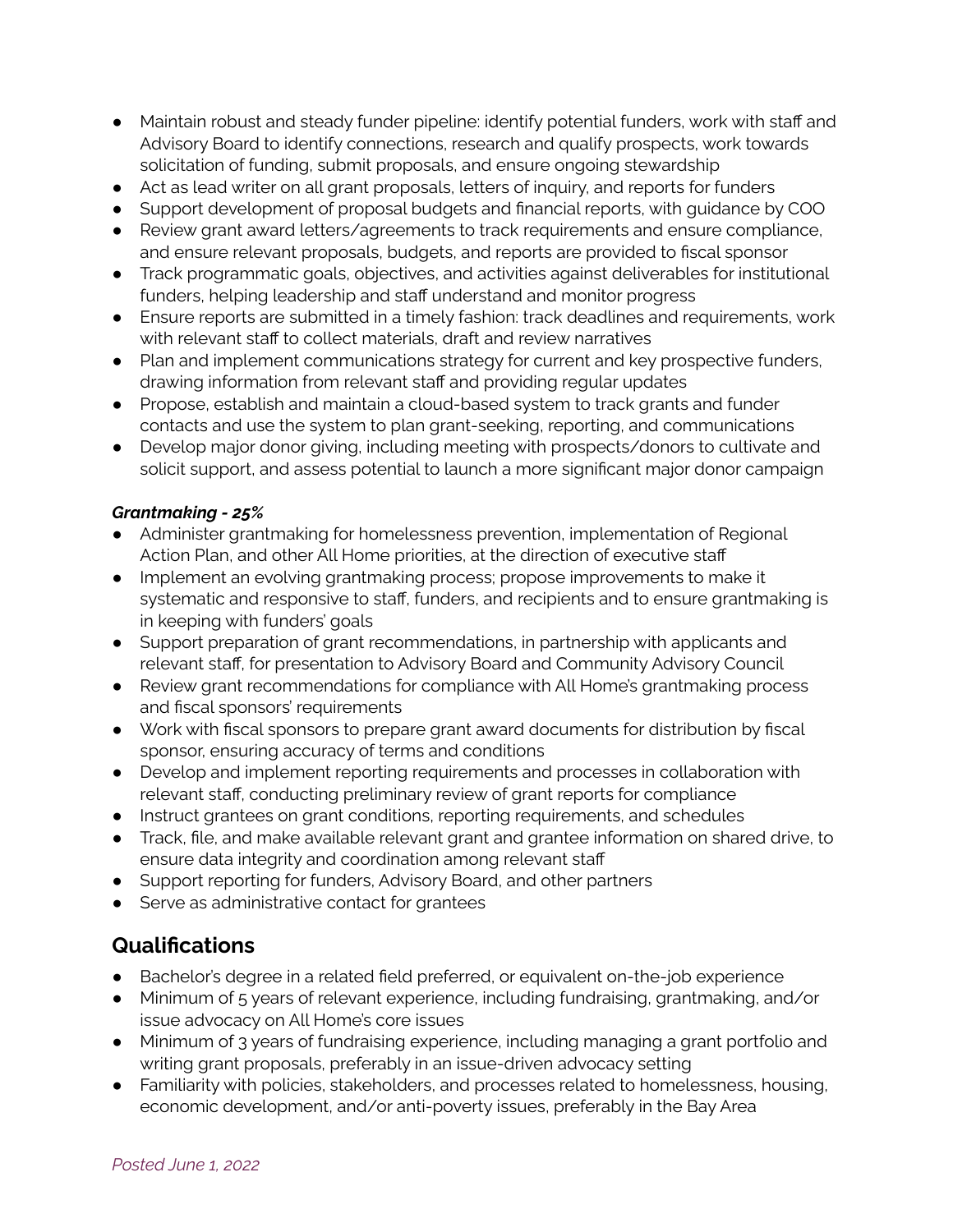- Ability to work independently and collaboratively in a diverse work environment, listen to and learn from feedback, and make decisions in accordance with established policies
- Strong organizational skills and ability to manage multiple projects
- Comfortable working with ambiguous and evolving projects
- Ability to develop and sustain collaborative working relationships with diverse partners
- Demonstrated ability to work in a diverse environment with a racial equity focus
- Excellent communication, interpersonal, and problem-solving skills
- Experience using, and preferably designing and implementing, a cloud-based constituent relationship management system for grants
- Fluency with Google Workspace (Gmail, Calendar, Docs/Sheets), MS Office suite (Word, Excel, PowerPoint), Zoom, Slack, and other communications channels for remote work

### **Reporting + Organizational Relationships**

This position will report to the Chief Operating Officer and work closely with the Chief Executive/Founder.

All Home is an independent project operating under the fiscal sponsorship of Tides Center and its 501(c)(3) status. All Home staff are employees of the Tides Center.

#### **Compensation & Classification**

All Home is committed to paying competitive wages. Salary range is \$125,000-\$135,000 if minimum years of experience are met. Through our fiscal sponsorship with the Tides Center, we have a competitive benefits package with health, dental, vision, and life insurances, matching funds for retirement, and more. This is a full-time exempt position.

# **How to Apply**

**Please submit a resume and cover letter to DevelopmentDirectorJob@allhomeca.org**. Your cover letter should express your interest in working at All Home and your qualifications for the role; we encourage you to list your LinkedIn profile on your application. **Priority will be given to applications received by June 16, 2022.** Position is open until filled.

# **Hybrid Work Environment**

All Home is committed to our staff's safety and to facilitating connection and community with each other. Since March 2020, we have been working from home with occasional in-person meetings. Starting January 2022, and subject to continuing evolution based on relevant health orders, we have a hybrid workplace with a combination of remote and in-person work. We have mandatory in-person all-staff gatherings each quarter. Staff will also be expected to attend other in-person meetings as needed. Employees can also use our limited office space if they wish.

#### **COVID Vaccine Requirement**

All Home employees are required to confidentially show proof of an up-to-date COVID-19 vaccination (including booster if eligible) as a condition of employment, unless they seek